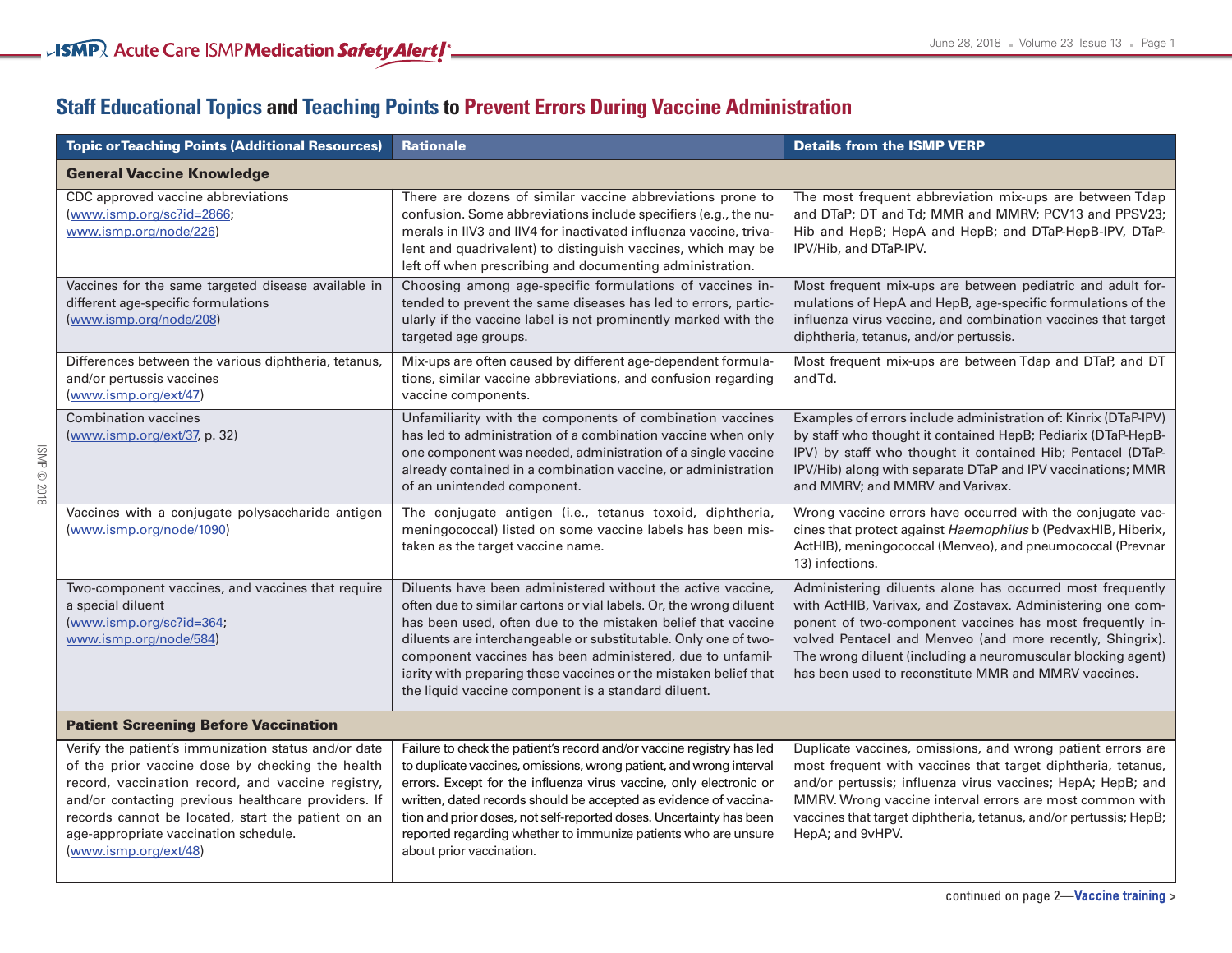## **>** Vaccine training—continued from page 1

ISMP © 2018

| <b>Topic or Teaching Points (Additional Resources)</b>                                                                                                                                                                                                                                                              | <b>Rationale</b>                                                                                                                                                                                                                                                                                                                                                                                                                                                                         | <b>Details from the ISMP VERP</b>                                                                                                                                                                                                                                                                                                                                                                                                                          |  |  |
|---------------------------------------------------------------------------------------------------------------------------------------------------------------------------------------------------------------------------------------------------------------------------------------------------------------------|------------------------------------------------------------------------------------------------------------------------------------------------------------------------------------------------------------------------------------------------------------------------------------------------------------------------------------------------------------------------------------------------------------------------------------------------------------------------------------------|------------------------------------------------------------------------------------------------------------------------------------------------------------------------------------------------------------------------------------------------------------------------------------------------------------------------------------------------------------------------------------------------------------------------------------------------------------|--|--|
| Check the vaccination schedule and VIS for the rec-<br>ommended ages, and then verify the patient's age<br>by asking the patient/caregiver for a full date of birth<br>and comparing it to the health record, vaccine record,<br>and/or eMAR.<br>(www.ismp.org/ext/38, www.ismp.org/ext/39,<br>www.ismp.org/ext/40) | Failure to check or verify the vaccination schedule and the pa-<br>tient's age has led to invalid or early doses, or missed oppor-<br>tunities to vaccinate.                                                                                                                                                                                                                                                                                                                             | Not verifying the patient's age contributes to about 1 in 5 errors<br>in which a patient has been vaccinated with a vaccine, formu-<br>lation, or dose not indicated at that time interval or age. While<br>this type of error can happen with any vaccine, the most fre-<br>quent reports involve administration of 9vHPV to children<br>younger than 9 or older than 26.                                                                                 |  |  |
| Screen patients for contraindications (including preg-<br>nancy) and precautions, and to confirm the need and<br>indication for vaccination.<br>(www.ismp.org/ext/44; www.ismp.org/ext/43;<br>www.ismp.org/ext/37, pp. 52-58)                                                                                       | Criteria and/or a checklist to follow help staff determine whether<br>it is safe to administer a vaccine to a patient and to verify that<br>vaccination is appropriate at that time. Staff must also know<br>the next steps to take if a contraindication, precaution, or in-<br>consistency with the indication is encountered during the<br>screening process.                                                                                                                         | The most frequent problem has been forgetting to screen patients,<br>particularly if a screening protocol or checklist is not provided and<br>integrated into the vaccination process. Administration of a preg-<br>nancy-contraindicated vaccine (e.g., live, attenuated or live bacterial<br>vaccine) to women who are pregnant or did not know to avoid<br>pregnancy within 3 months of vaccination has also been reported.                             |  |  |
| <b>Patient Education</b>                                                                                                                                                                                                                                                                                            |                                                                                                                                                                                                                                                                                                                                                                                                                                                                                          |                                                                                                                                                                                                                                                                                                                                                                                                                                                            |  |  |
| Provide all patients and/or caregivers with a VIS<br>(paper or electronic media) in their primary language,<br>with enough time to read it prior to vaccination (re-<br>quired by federal law for most vaccines).<br>(www.immunize.org/vis/)                                                                        | The VIS provides details regarding the vaccine indication, con-<br>traindications, age specifications, interval, risk and benefits, and<br>what to do if a serious reaction occurs. The VIS can help inform<br>patients and involve them in the verification process. Patients/care-<br>givers who read the VIS can help prevent wrong age and wrong<br>interval errors, and even wrong vaccine errors if staff state the<br>vaccine name and show the patient the label on the syringe. | Frequent errors associated with the wrong vaccine, wrong age,<br>and wrong interval have been reported. These errors might<br>have been prevented if patients and/or caregivers had been<br>given a VIS and time to read it prior to vaccination.                                                                                                                                                                                                          |  |  |
| <b>Vaccine Preparation</b> (See General Vaccine Knowledge for teaching points associated with preparing vaccines with diluents and two-component vaccines)                                                                                                                                                          |                                                                                                                                                                                                                                                                                                                                                                                                                                                                                          |                                                                                                                                                                                                                                                                                                                                                                                                                                                            |  |  |
| Check the expiration date on each prefilled syringe<br>or vial prior to vaccine preparation or administration.                                                                                                                                                                                                      | The potency of vaccines is not guaranteed after the expiration<br>date. If an expired vaccine is administered in error, it must be<br>repeated (e.g., at least 4 weeks later if a live virus vaccine; im-<br>mediately if not a live virus vaccine). Expiration dates are prone<br>to misinterpretation given their lack of format uniformity and<br>difficult-to-read small font sizes. Diluents may have a different<br>expiration date than the vaccine.                              | Failing to conduct a routine check for expired vaccines is a<br>common contributing factor associated with administration of<br>an expired vaccine. While this type of error occurred with many<br>vaccine types, it was most frequent with Hib; DTaP; and the<br>live, attenuated influenza virus vaccine, which has a short shelf<br>life of about 18 weeks. Confusion regarding how the expiration<br>date is expressed on the label has been reported. |  |  |
| Per CDC, do not draw a single vaccine or batches of<br>vaccines into syringes well in advance of administra-<br>tion. As a safer alternative, use commercially avail-<br>able, prefilled and labeled syringes of vaccines from<br>manufacturers whenever possible.                                                  | Filling a syringe before it is needed increases the risk of an<br>error. Predrawn syringes may be unlabeled and difficult to tell<br>apart from other syringes. Also, there is no data on the stability<br>of vaccines stored in syringes filled by providers. Bacterial<br>contamination and growth can occur in syringes that do not<br>contain a bacteriostatic agent.                                                                                                                | Several errors associated with possible loss of potency and/or<br>contamination have been reported when vaccines were drawn<br>into syringes up to 24 hours prior to administration. The pre-<br>drawn syringes were also unlabeled. Some cases led to re-<br>vaccination of clinic patients.                                                                                                                                                              |  |  |
| If prefilled syringes are not available, prepare each<br>vaccine dose immediately prior to administration for<br>one patient at a time, and label the container unless<br>the vaccine is prepared in front of the patient and ad-<br>ministered immediately.                                                        | Unlabeled syringes can lead to misidentification of the vaccine<br>and administration to the wrong patient at the wrong age or by<br>the wrong route. Preparing more than one vaccine at a time for<br>multiple patients can lead to wrong patient errors. Patients should<br>be taught to never accept immunizations from unlabeled syringes.                                                                                                                                           | Dozens of wrong vaccine, wrong age, wrong patient, and<br>wrong route errors have involved unlabeled syringes. In some<br>cases, staff used colored stickers or markings to identify the<br>syringes, or they banded the vial to the unlabeled syringe;<br>however, errors still occurred.                                                                                                                                                                 |  |  |